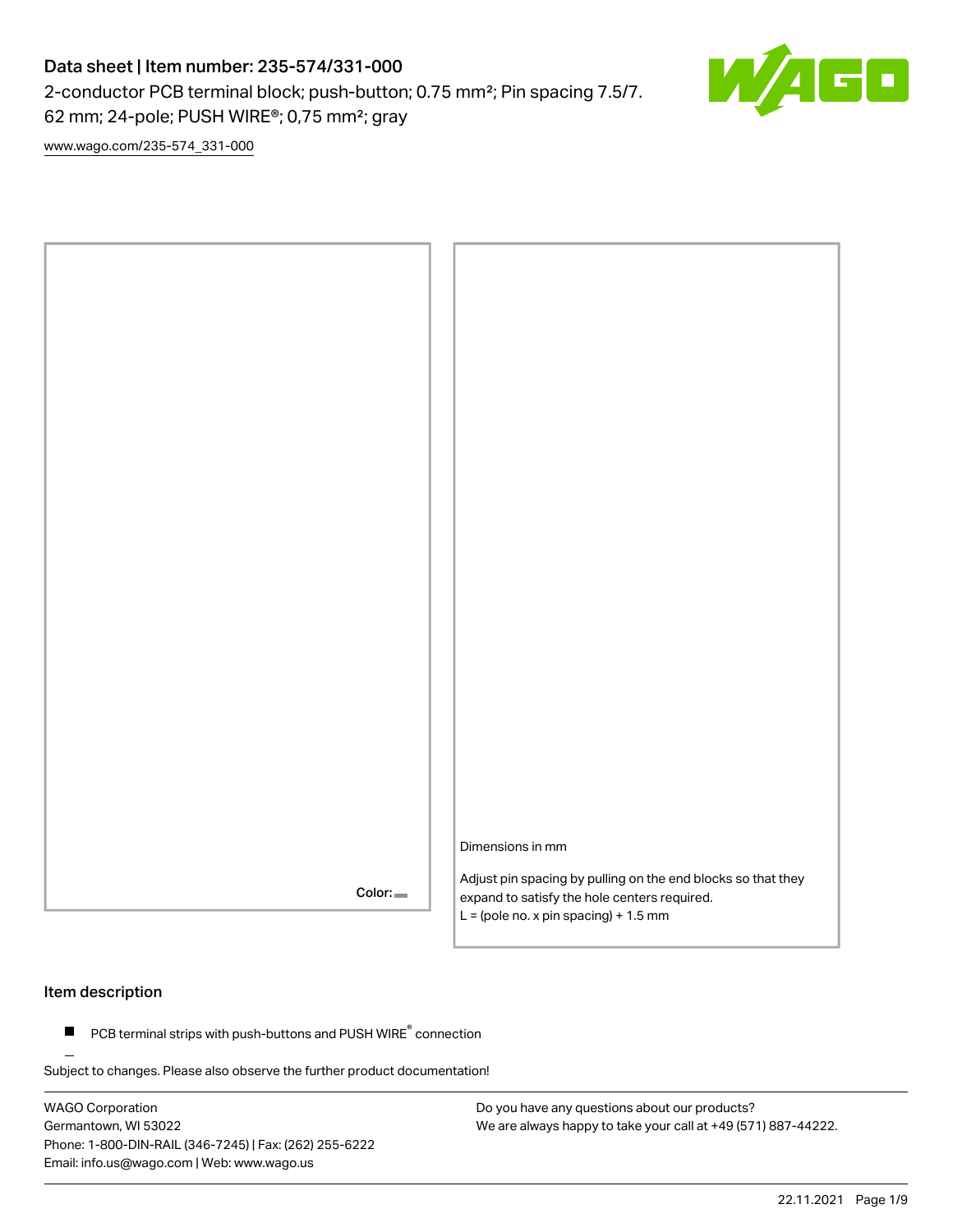

- **Double-wire connection for commoning signals**
- $\blacksquare$ Push-in termination of solid conductors
- Easy conductor removal via push-button  $\blacksquare$
- $\blacksquare$ Set to metric or inch pin spacing by compressing PCB terminal strips or pulling them apart
- $\blacksquare$ Also available with a test slot

### Data Notes

| Variants: | Other pole numbers                                               |
|-----------|------------------------------------------------------------------|
|           | Other colors                                                     |
|           | Mixed-color PCB connector strips                                 |
|           | Direct marking                                                   |
|           | Other versions (or variants) can be requested from WAGO Sales or |
|           | configured at https://configurator.wago.com/                     |
|           |                                                                  |

## Electrical data

#### IEC Approvals

| Ratings per                 | IEC/EN 60664-1                                                        |
|-----------------------------|-----------------------------------------------------------------------|
| Rated voltage (III / 3)     | 400 V                                                                 |
| Rated surge voltage (III/3) | 6 <sub>kV</sub>                                                       |
| Rated voltage (III/2)       | 630 V                                                                 |
| Rated surge voltage (III/2) | 6 kV                                                                  |
| Nominal voltage (II/2)      | 1000V                                                                 |
| Rated surge voltage (II/2)  | 6 <sub>kV</sub>                                                       |
| Rated current               | 10A                                                                   |
| Legend (ratings)            | $(III / 2)$ $\triangle$ Overvoltage category III / Pollution degree 2 |

## UL Approvals

| Approvals per                  | UL 1059 |
|--------------------------------|---------|
| Rated voltage UL (Use Group B) | 300 V   |
| Rated current UL (Use Group B) | 10 A    |
| Rated voltage UL (Use Group D) | 300 V   |
| Rated current UL (Use Group D) | 10 A    |

#### CSA Approvals

| per    |        |
|--------|--------|
| ovais: | $\sim$ |
| Annr   | SΔ     |
|        | vv.    |
|        | ___    |
|        |        |

Subject to changes. Please also observe the further product documentation!

| WAGO Corporation                                       | Do you have any questions about our products?                 |
|--------------------------------------------------------|---------------------------------------------------------------|
| Germantown, WI 53022                                   | We are always happy to take your call at +49 (571) 887-44222. |
| Phone: 1-800-DIN-RAIL (346-7245)   Fax: (262) 255-6222 |                                                               |
| Email: info.us@wago.com   Web: www.wago.us             |                                                               |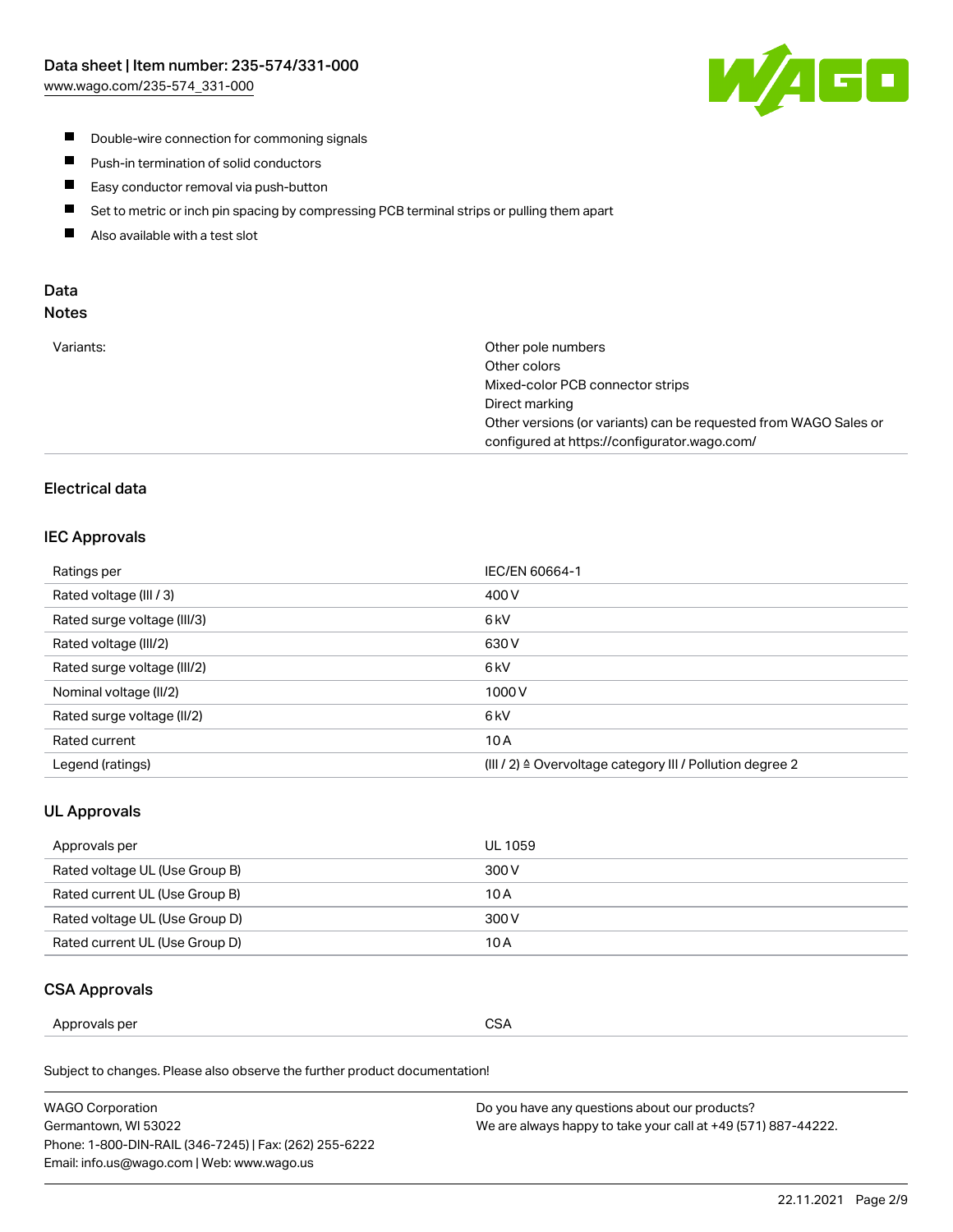[www.wago.com/235-574\\_331-000](http://www.wago.com/235-574_331-000)



| Rated voltage CSA (Use Group B) | 300 V |
|---------------------------------|-------|
| Rated current CSA (Use Group B) |       |

### Connection data

| Total number of connection points | 48 |
|-----------------------------------|----|
| Total number of potentials        |    |
| Number of connection types        |    |
| Number of levels                  |    |

### Connection 1

#### Connection technology PUSH WIRE®

|                                       | PUSH WIRE                              |
|---------------------------------------|----------------------------------------|
| Actuation type                        | Push-button                            |
| Solid conductor                       | $0.20.75$ mm <sup>2</sup> / 24  18 AWG |
| Strip length                          | $910$ mm $/0.350.39$ inch              |
| Conductor connection direction to PCB | 0°                                     |
| Number of poles                       | 24                                     |

## Physical data

| Pin spacing                          | 7.5/7.62 mm / 0.295/0.3 inch |
|--------------------------------------|------------------------------|
| Width                                | 181.5 mm / 7.146 inch        |
| Height                               | 19.1 mm / 0.752 inch         |
| Height from the surface              | 15.5 mm / 0.61 inch          |
| Depth                                | 12.5 mm / 0.492 inch         |
| Solder pin length                    | 3.6 <sub>mm</sub>            |
| Solder pin dimensions                | $0.8 \times 0.4$ mm          |
| Drilled hole diameter with tolerance | 1 <sup>(+0.1)</sup> mm       |

## PCB contact

| PCB Contact                         | THT                                      |
|-------------------------------------|------------------------------------------|
| Solder pin arrangement              | over the entire terminal strip (in-line) |
| Number of solder pins per potential |                                          |

### Material data

| Color                 | qrav |
|-----------------------|------|
| Material gro<br>arour |      |

Subject to changes. Please also observe the further product documentation!

| <b>WAGO Corporation</b>                                | Do you have any questions about our products?                 |
|--------------------------------------------------------|---------------------------------------------------------------|
| Germantown, WI 53022                                   | We are always happy to take your call at +49 (571) 887-44222. |
| Phone: 1-800-DIN-RAIL (346-7245)   Fax: (262) 255-6222 |                                                               |
| Email: info.us@wago.com   Web: www.wago.us             |                                                               |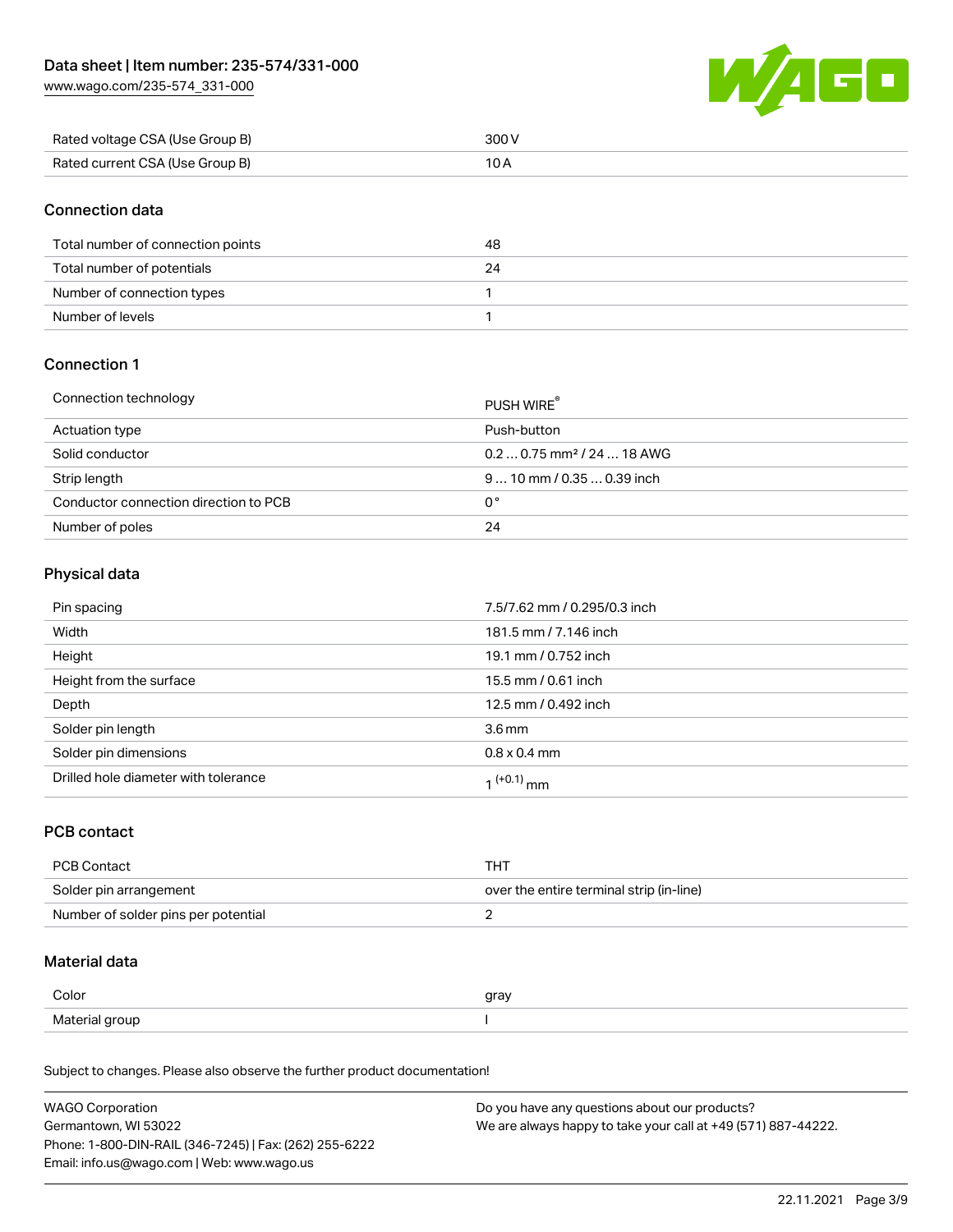[www.wago.com/235-574\\_331-000](http://www.wago.com/235-574_331-000)



| Insulation material               | Polyamide (PA66)                      |
|-----------------------------------|---------------------------------------|
| Flammability class per UL94       | V <sub>0</sub>                        |
| Clamping spring material          | Chrome nickel spring steel (CrNi)     |
| Contact material                  | Electrolytic copper $(E_{\text{Cl}})$ |
| Contact plating                   | tin-plated                            |
| Fire load                         | 0.436 MJ                              |
| Weight                            | 21.9g                                 |
| <b>Environmental requirements</b> |                                       |
| Limit temperature range           | $-60+105 °C$                          |
|                                   |                                       |

## Commercial data

| Product Group         | 4 (Printed Circuit) |
|-----------------------|---------------------|
| PU (SPU)              | 20 (5) Stück        |
| Packaging type        | box                 |
| Country of origin     | CН                  |
| <b>GTIN</b>           | 4044918831598       |
| Customs tariff number | 85369010000         |

### Approvals / Certificates

#### Country specific Approvals

| Logo        | Approval                                      | <b>Additional Approval Text</b> | Certificate<br>name       |
|-------------|-----------------------------------------------|---------------------------------|---------------------------|
|             | <b>CCA</b><br><b>DEKRA Certification B.V.</b> | EN 60947                        | NTR NL-<br>7144           |
| <b>KEMA</b> | <b>CCA</b><br>DEKRA Certification B.V.        | EN 60947                        | 2149549.02                |
|             | <b>CCA</b><br>DEKRA Certification B.V.        | EN 60998                        | NTR <sub>NL</sub><br>6919 |
|             | <b>CCA</b><br>DEKRA Certification B.V.        | EN 60947-7-4                    | NTR NL-<br>7774           |

Subject to changes. Please also observe the further product documentation!

| <b>WAGO Corporation</b>                                | Do you have any questions about our products?                 |
|--------------------------------------------------------|---------------------------------------------------------------|
| Germantown, WI 53022                                   | We are always happy to take your call at +49 (571) 887-44222. |
| Phone: 1-800-DIN-RAIL (346-7245)   Fax: (262) 255-6222 |                                                               |
| Email: info.us@wago.com   Web: www.wago.us             |                                                               |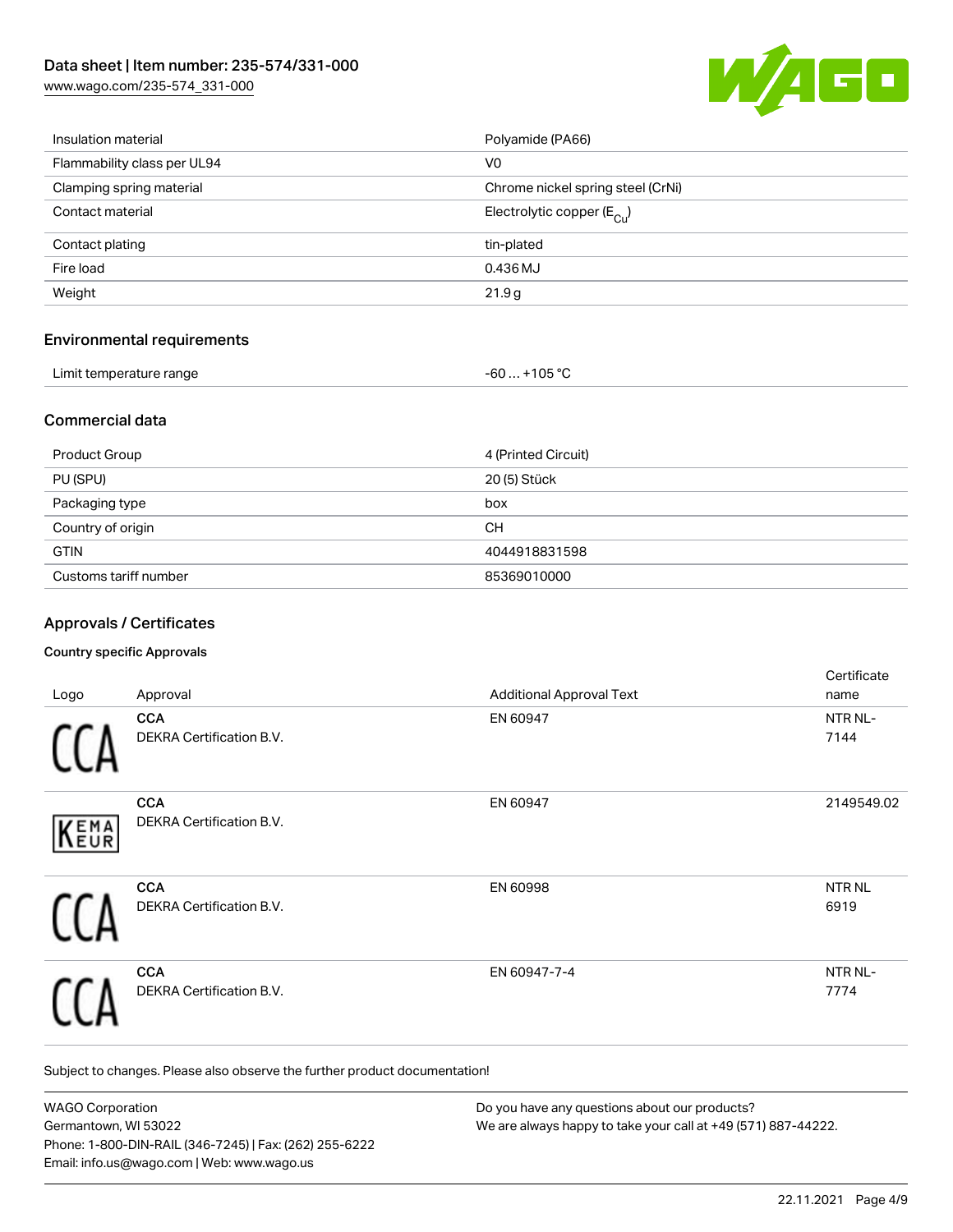



VDE VDE Prüf- und Zertifizierungsinstitut

EN 60947 40029328

Ship Approvals

| Logo | Approval                                  | <b>Additional Approval Text</b> | Certificate<br>name               |
|------|-------------------------------------------|---------------------------------|-----------------------------------|
| ABS  | <b>ABS</b><br>American Bureau of Shipping | $\overline{\phantom{0}}$        | $19-$<br>HG1869876-<br><b>PDA</b> |
|      | <b>DNV GL</b>                             | $\overline{\phantom{0}}$        | TAE000016Z                        |
|      | Det Norske Veritas, Germanischer Lloyd    |                                 |                                   |
|      |                                           |                                 |                                   |

#### UL-Approvals

|          |                               |                                 | Certificate |
|----------|-------------------------------|---------------------------------|-------------|
| Logo     | Approval                      | <b>Additional Approval Text</b> | name        |
|          | UL                            | $\overline{\phantom{0}}$        | E45172      |
| E<br>- 7 | UL International Germany GmbH |                                 |             |

### Optional accessories

| <b>Ferrules</b> |                                                                                                    |                      |
|-----------------|----------------------------------------------------------------------------------------------------|----------------------|
| Ferrule         |                                                                                                    |                      |
|                 | Item no.: 216-101                                                                                  |                      |
|                 | Ferrule; Sleeve for 0.5 mm <sup>2</sup> / AWG 22; uninsulated; electro-tin plated; silver-colored  | www.wago.com/216-101 |
|                 | Item no.: 216-104                                                                                  |                      |
|                 | Ferrule; Sleeve for 1.5 mm <sup>2</sup> / AWG 16; uninsulated; electro-tin plated; silver-colored  | www.wago.com/216-104 |
|                 | Item no.: 216-106                                                                                  |                      |
|                 | Ferrule; Sleeve for 2.5 mm <sup>2</sup> / AWG 14; uninsulated; electro-tin plated; silver-colored  | www.wago.com/216-106 |
|                 | Item no.: 216-107                                                                                  |                      |
|                 | Ferrule; Sleeve for 4 mm <sup>2</sup> / AWG 12; uninsulated; electro-tin plated                    | www.wago.com/216-107 |
| I               | Item no.: 216-108                                                                                  |                      |
|                 | Ferrule; Sleeve for 6 mm <sup>2</sup> / AWG 10; uninsulated; electro-tin plated; silver-colored    | www.wago.com/216-108 |
| ī               | Item no.: 216-109                                                                                  |                      |
|                 | Ferrule; Sleeve for 10 mm <sup>2</sup> / AWG 8; uninsulated; electro-tin plated                    | www.wago.com/216-109 |
|                 | Item no.: 216-102                                                                                  |                      |
|                 | Ferrule; Sleeve for 0.75 mm <sup>2</sup> / AWG 20; uninsulated; electro-tin plated; silver-colored | www.wago.com/216-102 |

WAGO Corporation Germantown, WI 53022 Phone: 1-800-DIN-RAIL (346-7245) | Fax: (262) 255-6222 Email: info.us@wago.com | Web: www.wago.us

Do you have any questions about our products? We are always happy to take your call at +49 (571) 887-44222.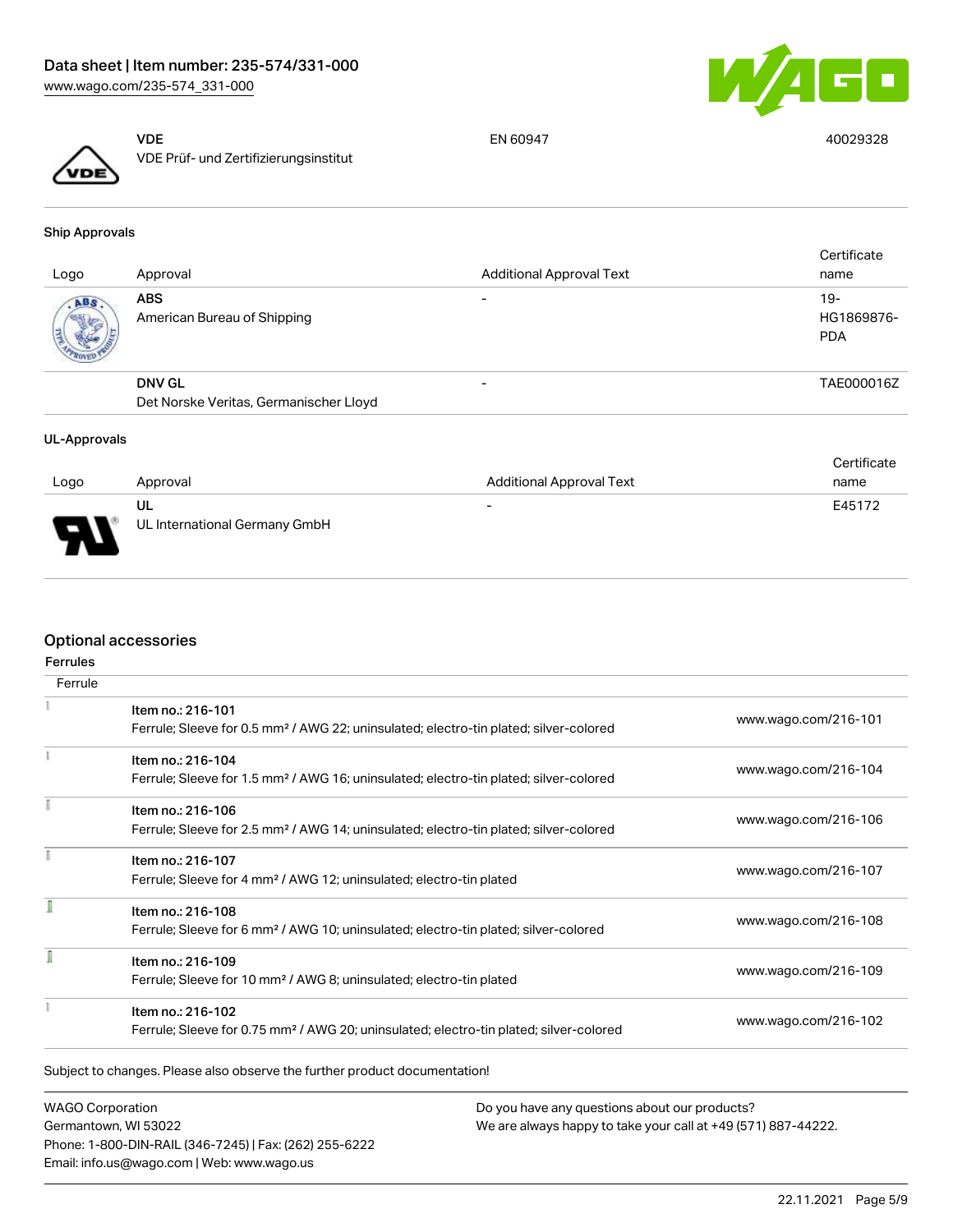Phone: 1-800-DIN-RAIL (346-7245) | Fax: (262) 255-6222

Email: info.us@wago.com | Web: www.wago.us

[www.wago.com/235-574\\_331-000](http://www.wago.com/235-574_331-000)



|    | Item no.: 216-103<br>Ferrule; Sleeve for 1 mm <sup>2</sup> / AWG 18; uninsulated; electro-tin plated                                                                               |                                                                                                                | www.wago.com/216-103 |
|----|------------------------------------------------------------------------------------------------------------------------------------------------------------------------------------|----------------------------------------------------------------------------------------------------------------|----------------------|
| Π  | Item no.: 216-110<br>Ferrule; Sleeve for 16 mm <sup>2</sup> / AWG 6; uninsulated; electro-tin plated; metallic brown                                                               |                                                                                                                | www.wago.com/216-110 |
|    | Item no.: 216-123<br>Ferrule; Sleeve for 1 mm <sup>2</sup> / AWG 18; uninsulated; electro-tin plated; silver-colored                                                               |                                                                                                                | www.wago.com/216-123 |
| i. | Item no.: 216-122<br>Ferrule; Sleeve for 0.75 mm <sup>2</sup> / AWG 20; uninsulated; electro-tin plated; silver-colored                                                            |                                                                                                                | www.wago.com/216-122 |
|    | Item no.: 216-124<br>Ferrule; Sleeve for 1.5 mm <sup>2</sup> / AWG 16; uninsulated; electro-tin plated                                                                             |                                                                                                                | www.wago.com/216-124 |
|    | Item no.: 216-142<br>Ferrule; Sleeve for 0.75 mm <sup>2</sup> / 18 AWG; uninsulated; electro-tin plated; electrolytic copper; gastight<br>crimped; acc. to DIN 46228, Part 1/08.92 |                                                                                                                | www.wago.com/216-142 |
|    | Item no.: 216-132<br>Ferrule; Sleeve for 0.34 mm <sup>2</sup> / AWG 24; uninsulated; electro-tin plated                                                                            |                                                                                                                | www.wago.com/216-132 |
|    | Item no.: 216-121<br>Ferrule; Sleeve for 0.5 mm <sup>2</sup> / AWG 22; uninsulated; electro-tin plated; silver-colored                                                             |                                                                                                                | www.wago.com/216-121 |
|    | Item no.: 216-143<br>Ferrule; Sleeve for 1 mm <sup>2</sup> / AWG 18; uninsulated; electro-tin plated; electrolytic copper; gastight<br>crimped; acc. to DIN 46228, Part 1/08.92    |                                                                                                                | www.wago.com/216-143 |
| I. | Item no.: 216-131<br>Ferrule; Sleeve for 0.25 mm <sup>2</sup> / AWG 24; uninsulated; electro-tin plated; silver-colored                                                            |                                                                                                                | www.wago.com/216-131 |
|    | Item no.: 216-141<br>Ferrule; Sleeve for 0.5 mm <sup>2</sup> / 20 AWG; uninsulated; electro-tin plated; electrolytic copper; gastight<br>crimped; acc. to DIN 46228, Part 1/08.92  |                                                                                                                | www.wago.com/216-141 |
|    | Item no.: 216-152<br>Ferrule; Sleeve for 0.34 mm <sup>2</sup> / AWG 24; uninsulated; electro-tin plated                                                                            |                                                                                                                | www.wago.com/216-152 |
|    | Item no.: 216-203<br>Ferrule; Sleeve for 1 mm <sup>2</sup> / AWG 18; insulated; electro-tin plated; red                                                                            |                                                                                                                | www.wago.com/216-203 |
|    | Item no.: 216-206<br>Ferrule; Sleeve for 2.5 mm <sup>2</sup> / AWG 14; insulated; electro-tin plated; blue                                                                         |                                                                                                                | www.wago.com/216-206 |
|    | Item no.: 216-207<br>Ferrule; Sleeve for 4 mm <sup>2</sup> / AWG 12; insulated; electro-tin plated; gray                                                                           |                                                                                                                | www.wago.com/216-207 |
|    | Item no.: 216-202<br>Ferrule; Sleeve for 0.75 mm <sup>2</sup> / 18 AWG; insulated; electro-tin plated; gray                                                                        |                                                                                                                | www.wago.com/216-202 |
|    | Item no.: 216-151<br>Ferrule; Sleeve for 0.25 mm <sup>2</sup> / AWG 24; uninsulated; electro-tin plated                                                                            |                                                                                                                | www.wago.com/216-151 |
|    | Item no.: 216-204<br>Ferrule; Sleeve for 1.5 mm <sup>2</sup> / AWG 16; insulated; electro-tin plated; black                                                                        |                                                                                                                | www.wago.com/216-204 |
|    | Subject to changes. Please also observe the further product documentation!                                                                                                         |                                                                                                                |                      |
|    | <b>WAGO Corporation</b><br>Germantown, WI 53022                                                                                                                                    | Do you have any questions about our products?<br>We are always happy to take your call at +49 (571) 887-44222. |                      |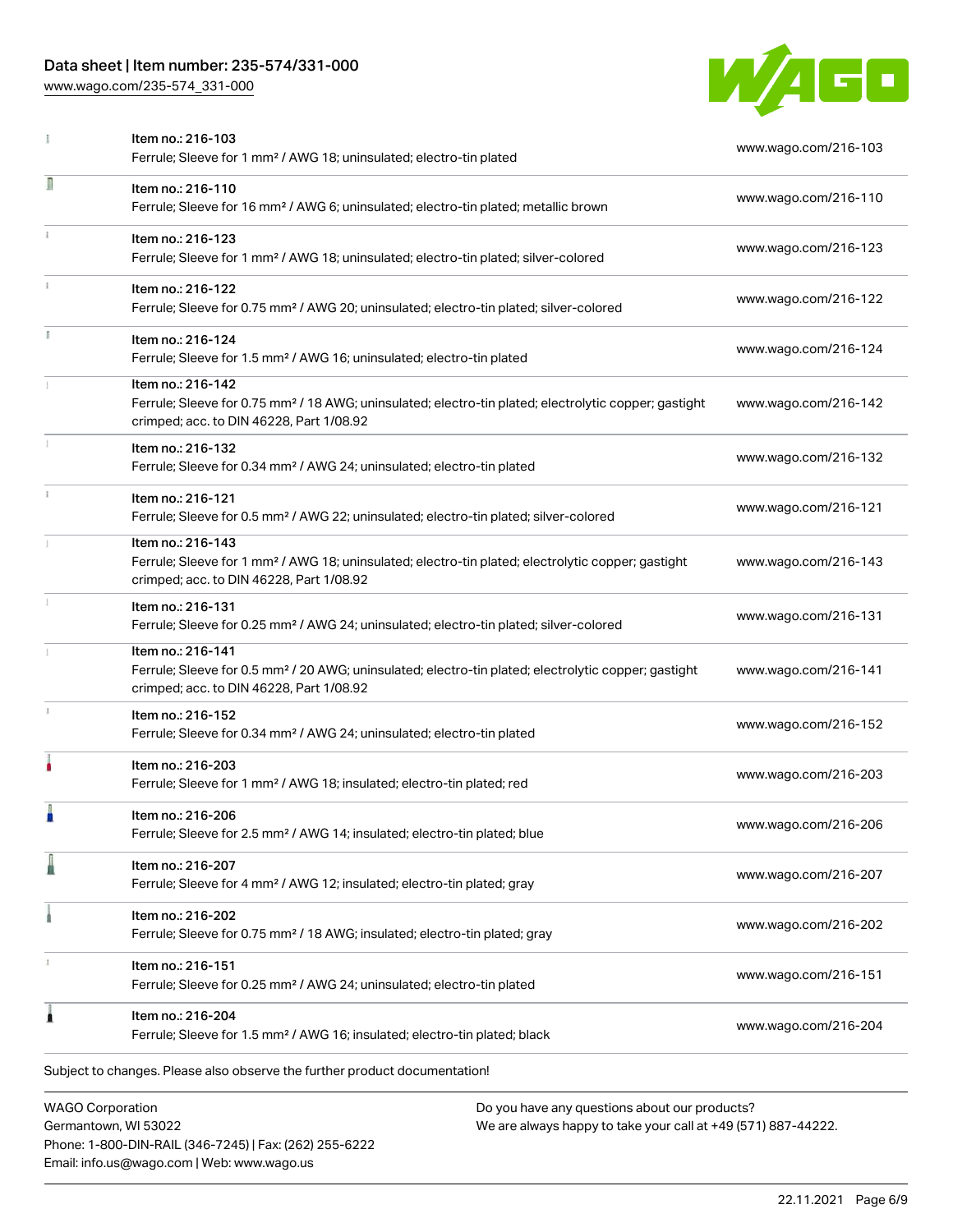Phone: 1-800-DIN-RAIL (346-7245) | Fax: (262) 255-6222

Email: info.us@wago.com | Web: www.wago.us

[www.wago.com/235-574\\_331-000](http://www.wago.com/235-574_331-000)



|                         | Item no.: 216-209<br>Ferrule; Sleeve for 10 mm <sup>2</sup> / AWG 8; insulated; electro-tin plated; red                                                                                                    |                                                                                                                | www.wago.com/216-209 |
|-------------------------|------------------------------------------------------------------------------------------------------------------------------------------------------------------------------------------------------------|----------------------------------------------------------------------------------------------------------------|----------------------|
|                         | Item no.: 216-205<br>Ferrule; Sleeve for 2.08 mm <sup>2</sup> / AWG 14; insulated; electro-tin plated; yellow                                                                                              |                                                                                                                | www.wago.com/216-205 |
|                         | Item no.: 216-144<br>Ferrule; Sleeve for 1.5 mm <sup>2</sup> / AWG 16; uninsulated; electro-tin plated; electrolytic copper; gastight<br>crimped; acc. to DIN 46228, Part 1/08.92; silver-colored          |                                                                                                                | www.wago.com/216-144 |
|                         | Item no.: 216-208<br>Ferrule; Sleeve for 6 mm <sup>2</sup> / AWG 10; insulated; electro-tin plated; electrolytic copper; gastight crimped; www.wago.com/216-208<br>acc. to DIN 46228, Part 4/09.90; yellow |                                                                                                                |                      |
|                         | Item no.: 216-201<br>Ferrule; Sleeve for 0.5 mm <sup>2</sup> / 20 AWG; insulated; electro-tin plated; white                                                                                                |                                                                                                                | www.wago.com/216-201 |
|                         | Item no.: 216-223<br>Ferrule; Sleeve for 1 mm <sup>2</sup> / AWG 18; insulated; electro-tin plated; red                                                                                                    |                                                                                                                | www.wago.com/216-223 |
|                         | Item no.: 216-210<br>Ferrule; Sleeve for 16 mm <sup>2</sup> / AWG 6; insulated; electro-tin plated; electrolytic copper; gastight crimped; www.wago.com/216-210<br>acc. to DIN 46228, Part 4/09.90; blue   |                                                                                                                |                      |
|                         | Item no.: 216-241<br>Ferrule; Sleeve for 0.5 mm <sup>2</sup> / 20 AWG; insulated; electro-tin plated; electrolytic copper; gastight<br>crimped; acc. to DIN 46228, Part 4/09.90; white                     |                                                                                                                | www.wago.com/216-241 |
|                         | Item no.: 216-242<br>Ferrule; Sleeve for 0.75 mm <sup>2</sup> / 18 AWG; insulated; electro-tin plated; electrolytic copper; gastight<br>crimped; acc. to DIN 46228, Part 4/09.90; gray                     |                                                                                                                | www.wago.com/216-242 |
|                         | Item no.: 216-222<br>Ferrule; Sleeve for 0.75 mm <sup>2</sup> / 18 AWG; insulated; electro-tin plated; gray                                                                                                |                                                                                                                | www.wago.com/216-222 |
|                         | Item no.: 216-221<br>Ferrule; Sleeve for 0.5 mm <sup>2</sup> / 20 AWG; insulated; electro-tin plated; white                                                                                                |                                                                                                                | www.wago.com/216-221 |
|                         | Item no.: 216-224<br>Ferrule; Sleeve for 1.5 mm <sup>2</sup> / AWG 16; insulated; electro-tin plated; black                                                                                                |                                                                                                                | www.wago.com/216-224 |
|                         | Item no.: 216-243<br>Ferrule; Sleeve for 1 mm <sup>2</sup> / AWG 18; insulated; electro-tin plated; electrolytic copper; gastight crimped; www.wago.com/216-243<br>acc. to DIN 46228, Part 4/09.90; red    |                                                                                                                |                      |
|                         | Item no.: 216-244<br>Ferrule; Sleeve for 1.5 mm <sup>2</sup> / AWG 16; insulated; electro-tin plated; electrolytic copper; gastight<br>crimped; acc. to DIN 46228, Part 4/09.90; black                     |                                                                                                                | www.wago.com/216-244 |
| ٠                       | Item no.: 216-263<br>Ferrule; Sleeve for 1 mm <sup>2</sup> / AWG 18; insulated; electro-tin plated; electrolytic copper; gastight crimped; www.wago.com/216-263<br>acc. to DIN 46228, Part 4/09.90; red    |                                                                                                                |                      |
|                         | Item no.: 216-246<br>Ferrule; Sleeve for 2.5 mm <sup>2</sup> / AWG 14; insulated; electro-tin plated; electrolytic copper; gastight<br>crimped; acc. to DIN 46228, Part 4/09.90; blue                      |                                                                                                                | www.wago.com/216-246 |
| Å                       | Item no.: 216-266<br>Ferrule; Sleeve for 2.5 mm <sup>2</sup> / AWG 14; insulated; electro-tin plated; electrolytic copper; gastight                                                                        |                                                                                                                | www.wago.com/216-266 |
|                         | Subject to changes. Please also observe the further product documentation!                                                                                                                                 |                                                                                                                |                      |
| <b>WAGO Corporation</b> | Germantown, WI 53022                                                                                                                                                                                       | Do you have any questions about our products?<br>We are always happy to take your call at +49 (571) 887-44222. |                      |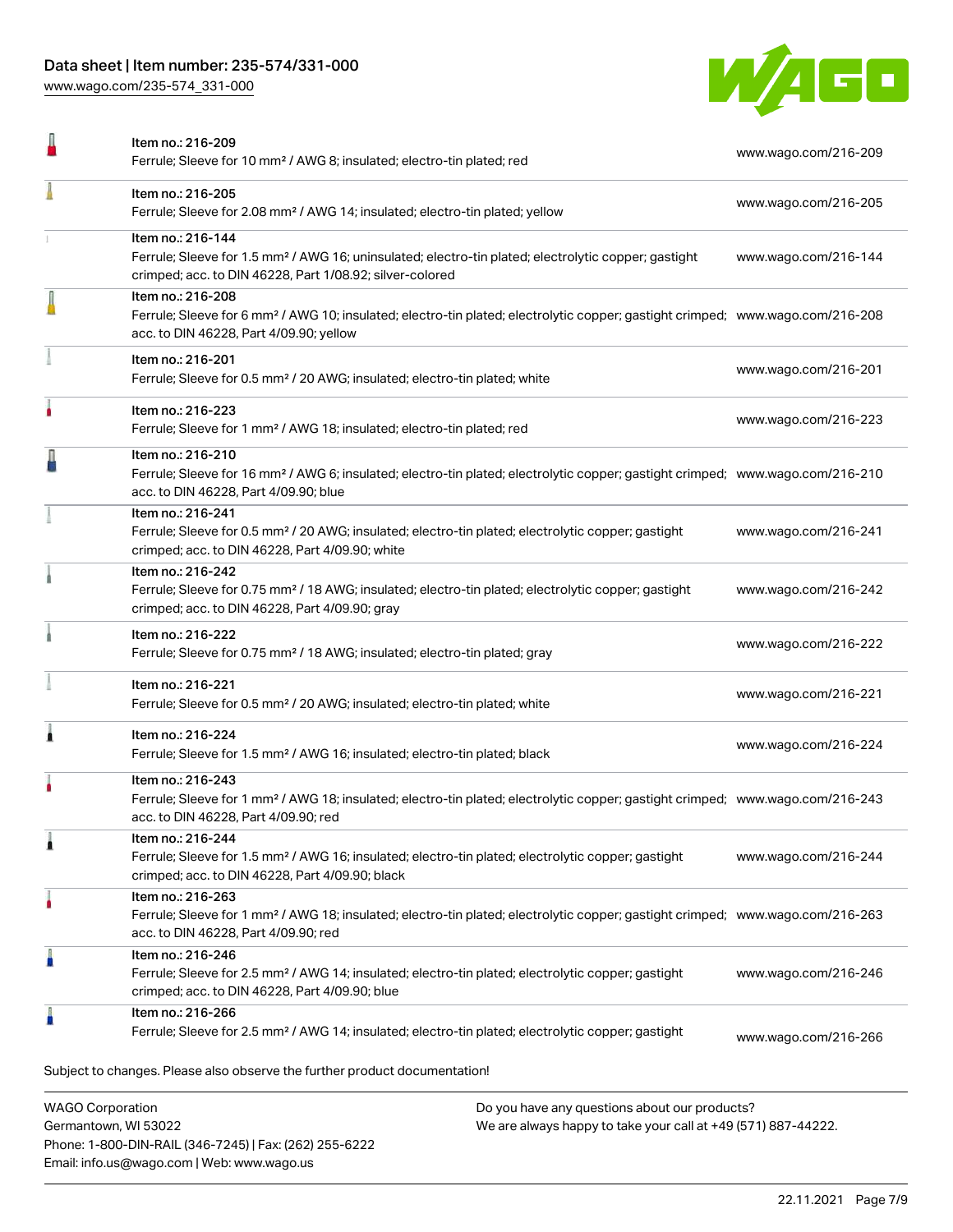[www.wago.com/235-574\\_331-000](http://www.wago.com/235-574_331-000)



crimped; acc. to DIN 46228, Part 4/09.90; blue

| 1 | Item no.: 216-264<br>Ferrule; Sleeve for 1.5 mm <sup>2</sup> / AWG 16; insulated; electro-tin plated; electrolytic copper; gastight<br>crimped; acc. to DIN 46228, Part 4/09.90; black                     | www.wago.com/216-264 |
|---|------------------------------------------------------------------------------------------------------------------------------------------------------------------------------------------------------------|----------------------|
| Â | Item no.: 216-284<br>Ferrule; Sleeve for 1.5 mm <sup>2</sup> / AWG 16; insulated; electro-tin plated; electrolytic copper; gastight<br>crimped; acc. to DIN 46228, Part 4/09.90; black                     | www.wago.com/216-284 |
| A | Item no.: 216-286<br>Ferrule; Sleeve for 2.5 mm <sup>2</sup> / AWG 14; insulated; electro-tin plated; electrolytic copper; gastight<br>crimped; acc. to DIN 46228, Part 4/09.90; blue                      | www.wago.com/216-286 |
|   | Item no.: 216-287<br>Ferrule; Sleeve for 4 mm <sup>2</sup> / AWG 12; insulated; electro-tin plated; electrolytic copper; gastight crimped; www.wago.com/216-287<br>acc. to DIN 46228, Part 4/09.90; gray   |                      |
|   | Item no.: 216-262<br>Ferrule; Sleeve for 0.75 mm <sup>2</sup> / 18 AWG; insulated; electro-tin plated; electrolytic copper; gastight<br>crimped; acc. to DIN 46228, Part 4/09.90; gray                     | www.wago.com/216-262 |
|   | Item no.: 216-288<br>Ferrule; Sleeve for 6 mm <sup>2</sup> / AWG 10; insulated; electro-tin plated; electrolytic copper; gastight crimped; www.wago.com/216-288<br>acc. to DIN 46228, Part 4/09.90; yellow |                      |
|   | Item no.: 216-289<br>Ferrule; Sleeve for 10 mm <sup>2</sup> / AWG 8; insulated; electro-tin plated; electrolytic copper; gastight crimped; www.wago.com/216-289<br>acc. to DIN 46228, Part 4/09.90; red    |                      |
|   | Item no.: 216-301<br>Ferrule; Sleeve for 0.25 mm <sup>2</sup> / AWG 24; insulated; electro-tin plated; yellow                                                                                              | www.wago.com/216-301 |
|   | Item no.: 216-321<br>Ferrule; Sleeve for 0.25 mm <sup>2</sup> / AWG 24; insulated; electro-tin plated; yellow                                                                                              | www.wago.com/216-321 |
|   | Item no.: 216-322<br>Ferrule; Sleeve for 0.34 mm <sup>2</sup> / 22 AWG; insulated; electro-tin plated; green                                                                                               | www.wago.com/216-322 |
|   | Item no.: 216-267<br>Ferrule; Sleeve for 4 mm <sup>2</sup> / AWG 12; insulated; electro-tin plated; electrolytic copper; gastight crimped; www.wago.com/216-267<br>acc. to DIN 46228, Part 4/09.90; gray   |                      |
|   | Item no.: 216-302<br>Ferrule; Sleeve for 0.34 mm <sup>2</sup> / 22 AWG; insulated; electro-tin plated; light turquoise                                                                                     | www.wago.com/216-302 |

## Downloads Documentation

| <b>Additional Information</b> |            |        |          |
|-------------------------------|------------|--------|----------|
| Technical explanations        | 2019 Apr 3 | pdf    | Download |
|                               |            | 2.0 MB |          |

## Installation Notes

.<br>Subject to changes. Please also observe the further product documentation!

| <b>WAGO Corporation</b>                                | Do you have any questions about our products?                 |
|--------------------------------------------------------|---------------------------------------------------------------|
| Germantown, WI 53022                                   | We are always happy to take your call at +49 (571) 887-44222. |
| Phone: 1-800-DIN-RAIL (346-7245)   Fax: (262) 255-6222 |                                                               |
| Email: info.us@wago.com   Web: www.wago.us             |                                                               |